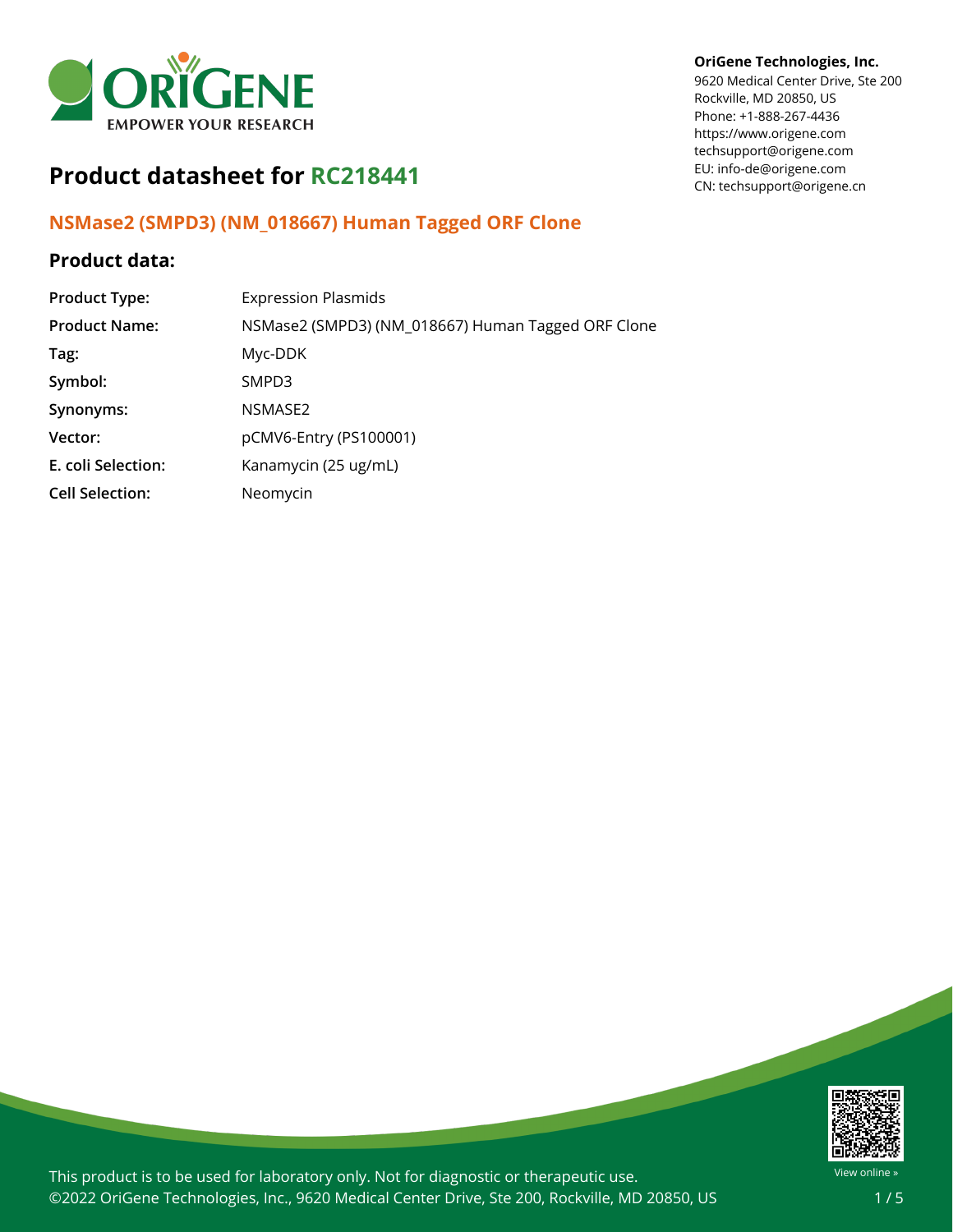| ORIGENE               | NSMase2 (SMPD3) (NM_018667) Human Tagged ORF Clone - RC218441                                 |
|-----------------------|-----------------------------------------------------------------------------------------------|
| <b>ORF Nucleotide</b> | >RC218441 representing NM_018667                                                              |
| Sequence:             | Red=Cloning site Blue=ORF Green=Tags(s)                                                       |
|                       | TTTTGTAATACGACTCACTATAGGGCGGCCGGGAATTCGTCGACTGGATCCGGTACCGAGGAGATCTGCC<br><b>GCCGCGATCGCC</b> |
|                       |                                                                                               |
|                       | TCTTTCCATGCTACTGGCTGGTGGACCGGCTCGCTGCCTCCTTCATACCCACCACCTACGAGAAGCGCCA                        |
|                       | GCGGGCAGACGACCCGTGCTGCCTGCAGCTGCTCTGCACTGCCCTCTTCACGCCCATCTACCTGGCCCTC                        |
|                       |                                                                                               |
|                       | CCTACATCTATTCACGGCTGGAAGACAAGGGCCTGGCCGGTGGGGCAGCCCTGCTCAGTGAATGGAAGGG                        |
|                       |                                                                                               |
|                       | GTCAACAACCTTTTTAACACCCAAGCGCGGGCCAAGGAGATCGGGCAGAGAATCCGCAATGGGGCCGCCC                        |
|                       | GGCCCCAGATCAAAATTTACATCGACTCCCCCACCAATACCTCCATCAGCGCCGCTAGCTTCAGCAGCCT                        |
|                       | GGTGTCACCACAGGGCGGCGATGGGGTGGCCCGGGCCGTCCCCGGGAGCATTAAGAGGACAGCCTCTGTG                        |
|                       | GAGTACAAGGGTGACGGTGGGCGGCACCCCGGTGACGAGGCTGCCAACGGCCCAGCCTCTGGGGACCCTG                        |
|                       |                                                                                               |
|                       | AGCTGACGACCCTGTGCCTGGGGGCCAGGCCAGGAACGGAGCTGGCGGGGCCCAAGGGGCCAGACGCCC                         |
|                       | AACCATAATCAGCAGGACGGGGATTCAGGGAGCCTGGGCAGCCCCTCGGCCTCCCGGGAGTCCCTGGTGA                        |
|                       | AGGGGCGAGCTGGGCCAGACACCAGTGCCAGCGGGGAGCCAGGTGCCAACAGCAAGCTCCTGTACAAGGC                        |
|                       | CTCGGTGGTGAAGAAGGCGGCTGCACGCAGGAGGCGGCACCCCGACGAGGCCTTCGACCATGAGGTCTCC                        |
|                       | GCCTTCTTCCCCGCCAACCTGGACTTCCTGTGCCTGCAGGAGGTGTTTGACAAGCGAGCAGCCACCAAAT                        |
|                       | TGAAAGAGCAGCTGCACGGCTACTTCGAGTACATCCTGTACGACGTCGGGGTCTACGGCTGCCAGGGCTG                        |
|                       | CTGCAGCTTCAAGTGTCTCAACAGCGGCCTCCTCTTTGCCAGCCGCTACCCCATCATGGACGTGGCCTAT                        |
|                       | CACTGTTACCCCAACAAGTGTAACGACGATGCCCTGGCCTCTAAGGGAGCTCTGTTTCTCAAGGTGCAGG                        |
|                       | TGGGAAGCACACCTCAGGACCAAAGAATCGTCGGGTACATCGCCTGCACACACCTGCATGCCCCACAAGA                        |
|                       |                                                                                               |
|                       | TCCTCGTCCAGCGCAGCCAACCCCGAGGAGCTGGTGGCATTTGACGTCGTCTGTGGAGATTTCAACTTTG                        |
|                       | ATAACTGCTCCTCTGACGACAAGCTGGAGCAGCAACACTCCCTGTTCACCCACTACAGGGACCCCTGCCG                        |
|                       | CCTGGGGCCTGGTGAGGAGAAGCCGTGGGCCATCGGTACTCTGCTGGACACGAACGGCCTGTACGATGAG                        |
|                       | GATGTGTGCACCCCCGACAACCTGCAGAAGGTCCTGGAGAGTGAGGAGGGCCGCAGGGAGTACCTGGCGT                        |
|                       |                                                                                               |
|                       | CTACATGCTGCATGCAGAGGGGGGGCTGTGCCCAGACTGGAAGGCCGAGGTGGAAGAATTCAGTTTTATC                        |
|                       | ACCCAGCTGTCCGGCCTGACGGACCACCTGCCAGTAGCCATGCGACTGATGGTGTCTTCGGGGGAGGAGG                        |
|                       | <b>AGGCA</b>                                                                                  |

ACGCGTACGCGGCCGCTCGAGCAGAAACTCATCTCAGAAGAGGATCTGGCAGCAAATGATATCCTGGATT ACAAGGATGACGACGATAAGGTTTAA

This product is to be used for laboratory only. Not for diagnostic or therapeutic use. ©2022 OriGene Technologies, Inc., 9620 Medical Center Drive, Ste 200, Rockville, MD 20850, US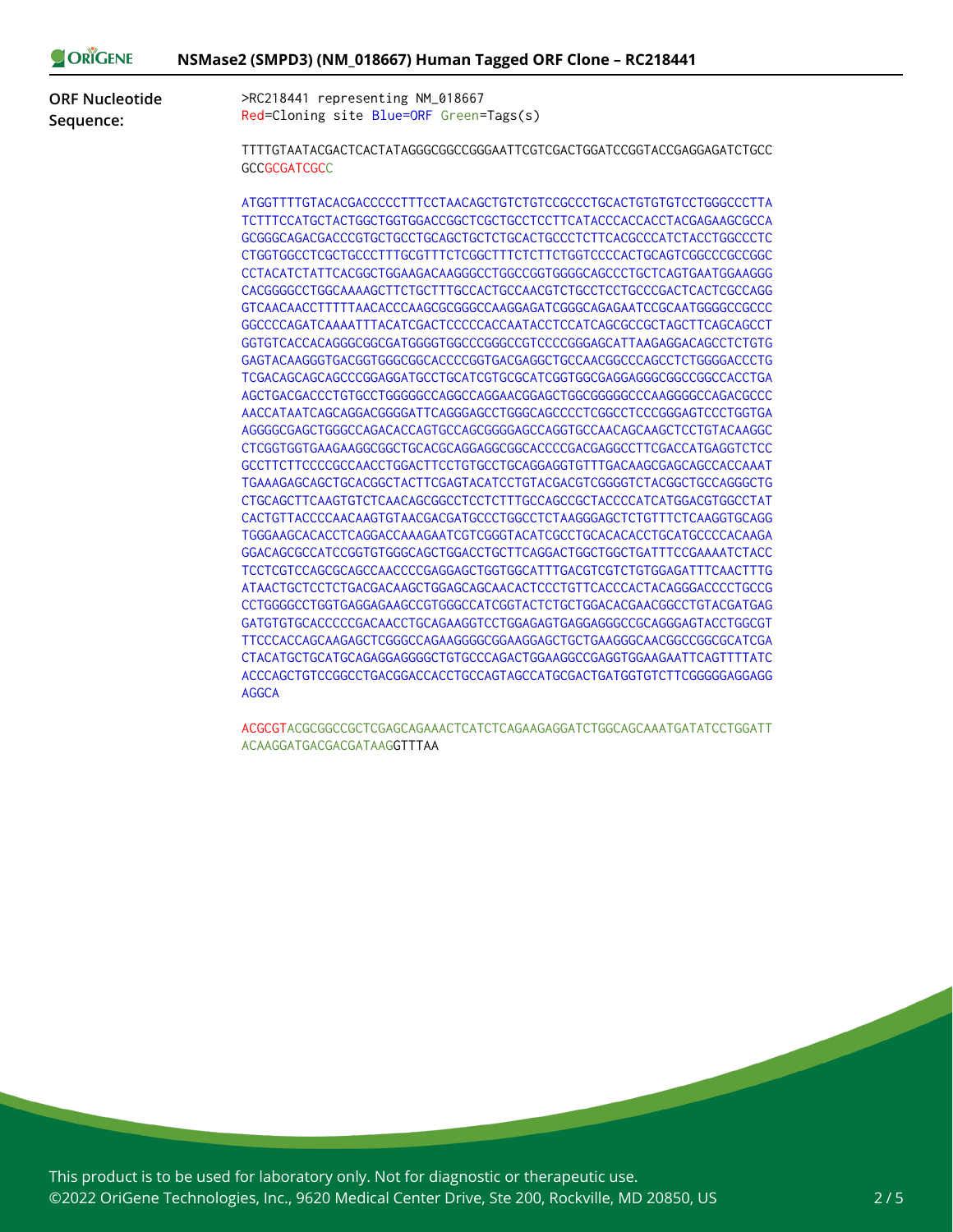| ORIGENE | NSMase2 (SMPD3) (NM_018667) Human Tagged ORF Clone - RC218441 |  |
|---------|---------------------------------------------------------------|--|
|         |                                                               |  |

**Protein Sequence:** >RC218441 representing NM\_018667

Red=Cloning site Green=Tags(s)

MVLYTTPFPNSCLSALHCVSWALIFPCYWLVDRLAASFIPTTYEKRQRADDPCCLQLLCTALFTPIYLAL LVASLPFAFLGFLFWSPLQSARRPYIYSRLEDKGLAGGAALLSEWKGTGPGKSFCFATANVCLLPDSLAR VNNLFNTQARAKEIGQRIRNGAARPQIKIYIDSPTNTSISAASFSSLVSPQGGDGVARAVPGSIKRTASV EYKGDGGRHPGDEAANGPASGDPVDSSSPEDACIVRIGGEEGGRPPEADDPVPGGQARNGAGGGPRGQTP NHNQQDGDSGSLGSPSASRESLVKGRAGPDTSASGEPGANSKLLYKASVVKKAAARRRRHPDEAFDHEVS AFFPANLDFLCLQEVFDKRAATKLKEQLHGYFEYILYDVGVYGCQGCCSFKCLNSGLLFASRYPIMDVAY HCYPNKCNDDALASKGALFLKVQVGSTPQDQRIVGYIACTHLHAPQEDSAIRCGQLDLLQDWLADFRKST SSSSAANPEELVAFDVVCGDFNFDNCSSDDKLEQQHSLFTHYRDPCRLGPGEEKPWAIGTLLDTNGLYDE DVCTPDNLQKVLESEEGRREYLAFPTSKSSGQKGRKELLKGNGRRIDYMLHAEEGLCPDWKAEVEEFSFI TQLSGLTDHLPVAMRLMVSSGEEEA



**Chromatograms:** [https://cdn.origene.com/chromatograms/ja1165\\_g07.zip](https://cdn.origene.com/chromatograms/ja1165_g07.zip) **Restriction Sites:** SgfI-MluI **Cloning Scheme:**



\* The last codon before the Stop codon of the ORF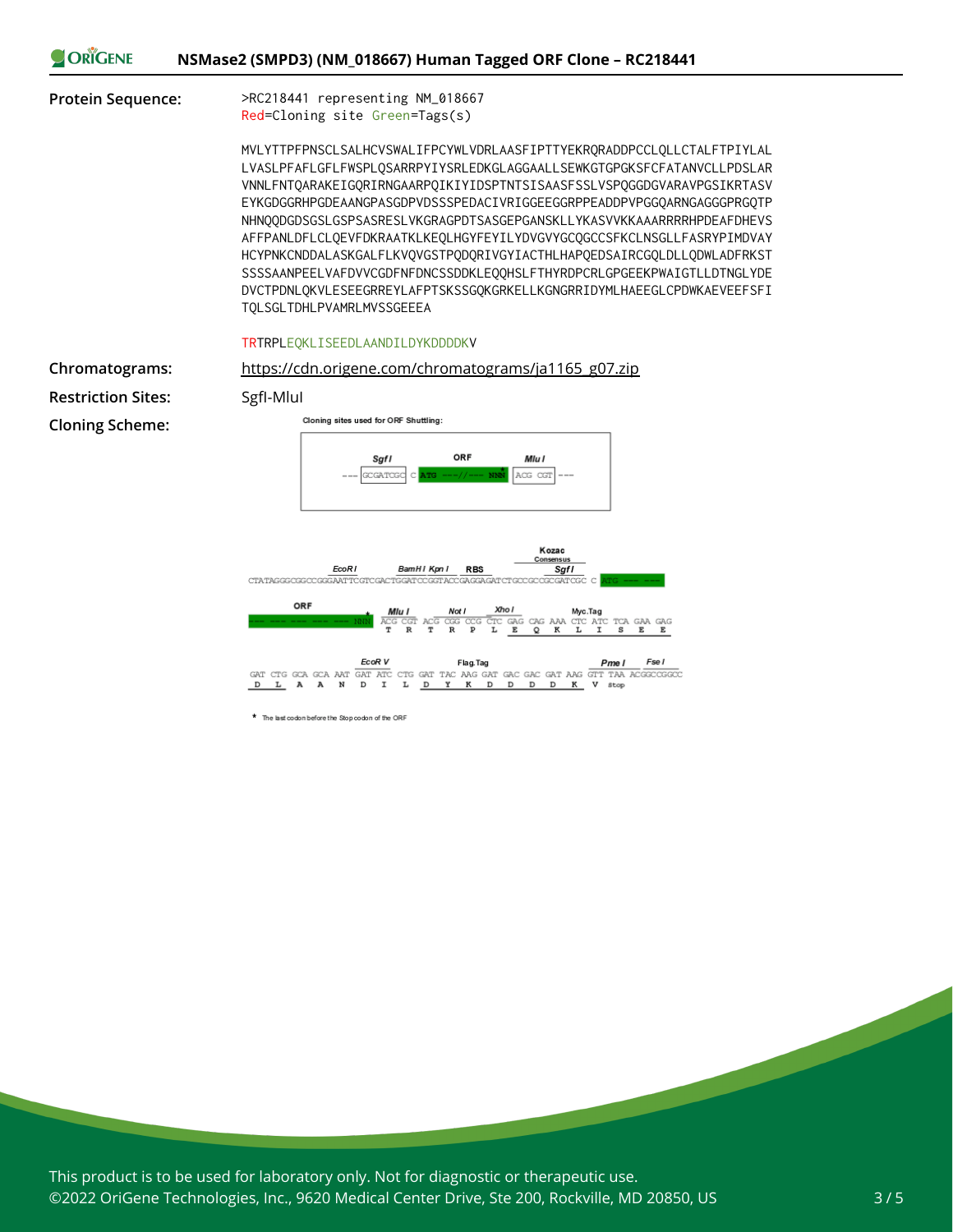ORIGENE

#### **Plasmid Map:**



| <b>ACCN:</b>                  | NM_018667                                                                                                                                                                                                                                                                                                                                                                                                                                           |
|-------------------------------|-----------------------------------------------------------------------------------------------------------------------------------------------------------------------------------------------------------------------------------------------------------------------------------------------------------------------------------------------------------------------------------------------------------------------------------------------------|
| <b>ORF Size:</b>              | 1965 bp                                                                                                                                                                                                                                                                                                                                                                                                                                             |
| <b>OTI Disclaimer:</b>        | The molecular sequence of this clone aligns with the gene accession number as a point of<br>reference only. However, individual transcript sequences of the same gene can differ through<br>naturally occurring variations (e.g. polymorphisms), each with its own valid existence. This<br>clone is substantially in agreement with the reference, but a complete review of all prevailing<br>variants is recommended prior to use. More info      |
| <b>OTI Annotation:</b>        | This clone was engineered to express the complete ORF with an expression tag. Expression<br>varies depending on the nature of the gene.                                                                                                                                                                                                                                                                                                             |
| Components:                   | The ORF clone is ion-exchange column purified and shipped in a 2D barcoded Matrix tube<br>containing 10ug of transfection-ready, dried plasmid DNA (reconstitute with 100 ul of water).                                                                                                                                                                                                                                                             |
| <b>Reconstitution Method:</b> | 1. Centrifuge at 5,000xg for 5min.<br>2. Carefully open the tube and add 100ul of sterile water to dissolve the DNA.<br>3. Close the tube and incubate for 10 minutes at room temperature.<br>4. Briefly vortex the tube and then do a quick spin (less than 5000xg) to concentrate the liquid<br>at the bottom.<br>5. Store the suspended plasmid at -20°C. The DNA is stable for at least one year from date of<br>shipping when stored at -20°C. |
| RefSeq:                       | NM 018667.2, NP 061137.1                                                                                                                                                                                                                                                                                                                                                                                                                            |
| <b>RefSeq Size:</b>           | 5284 bp                                                                                                                                                                                                                                                                                                                                                                                                                                             |

This product is to be used for laboratory only. Not for diagnostic or therapeutic use. ©2022 OriGene Technologies, Inc., 9620 Medical Center Drive, Ste 200, Rockville, MD 20850, US